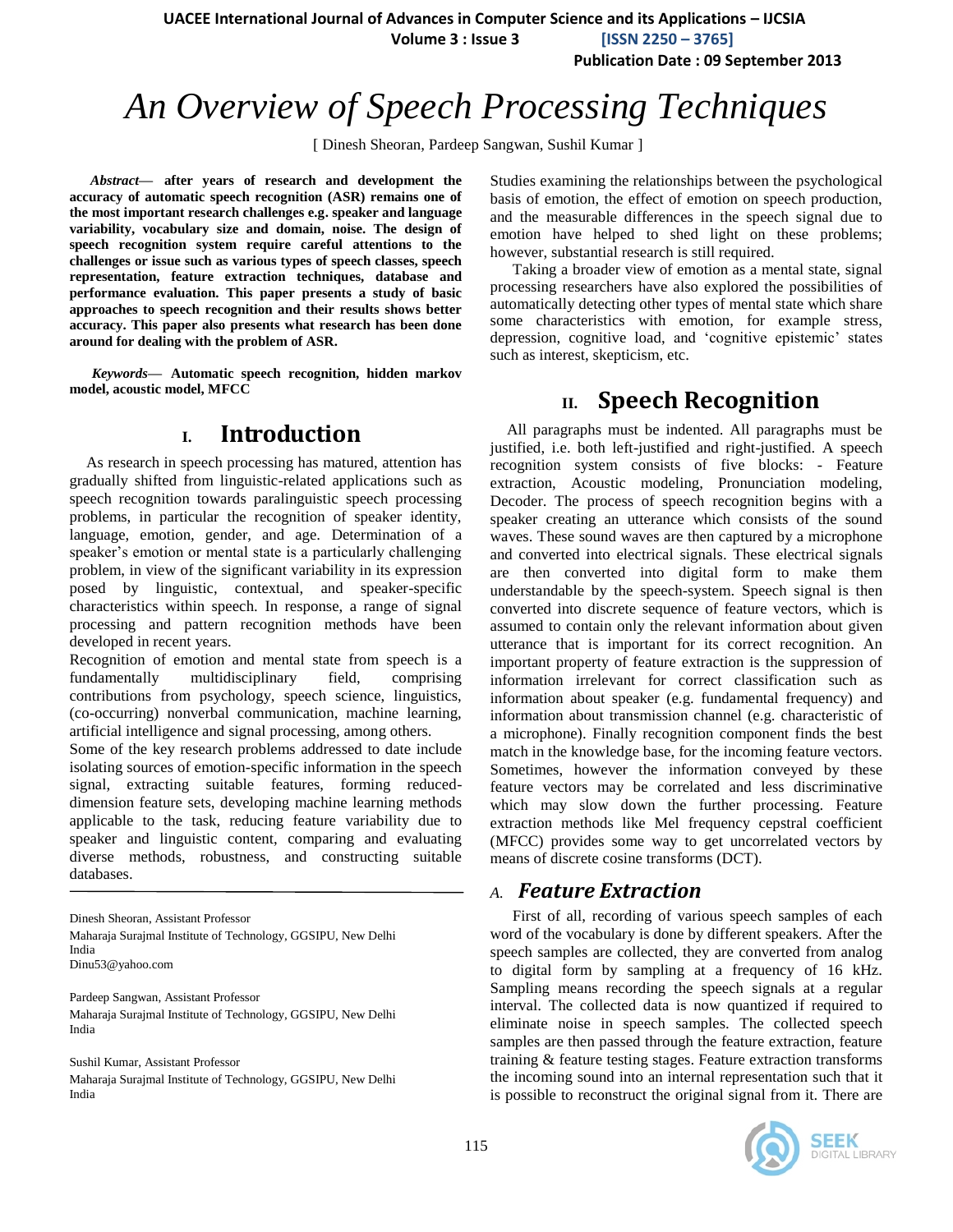**Volume 3 : Issue 3 [ISSN 2250 – 3765]**

**Publication Date : 09 September 2013**

various techniques to extract features like MFCC, PLP, RAST, LPCC, but mostly used is MFCC.

### *B. Decoding*

It is the most important step in the speech recognition process. Decoding [3] is performed for finding the best match for the incoming feature vectors using the knowledge base. A decoder performs the actual decision about recognition of a speech utterance by combining and optimizing the information conveyed by the acoustic and language models.

# *C. Acoustic Modeling*

There are two kinds of acoustic models [3] i.e. word model and phoneme model. An acoustic model is implemented using different approaches such as HMM, ANNs, dynamic Bayesian networks (DBN), support vector machines (SVM). HMM is used in some form or the other in every state of the art speech and speech recognition system.

# *D. Hidden Markov Model*

HMMs [3] are used for acoustic modeling. There are two stochastic processes which are inter-related which are same as Markov Chain except that the output symbol and well as the transitions are probabilistic. Each HMM state may have a set of output symbols known as output probabilities and having a finite number of states  $Q = \{q_1, q_2, ..., q_n\}$ . One process is related to the transitions among the states which are controlled by a set of probabilities called transition probabilities to model the temporal variability of speech. Other process is concerned with the state output observations  $O = \{o_1, o_2, ..., o_n\}$  regulated by Gaussian mixture distributions bj(ot) where  $1 \le i \le N$ , to simulate the spectral variability of speech. Any and every sequence of states that has the same length as the symbol sequence is possible, each with a different probability. The sequence of states is sad to be "hidden" from the observer who only sees the output symbol sequence, and that is why this model is known as Hidden Markov Model. The Markov nature of the HMM i.e. the probability of being in a state is dependent only on the previous sate, admits use of the Viterbi algorithm to generate the given sequence symbols, without having to search all possible sequences. At each distinct instance of time, one process is assumed to be in some state and an observation is produced by the other process representing the current state. The underlying Markov chain then changes states according to its transition from state i to state j denoted as:  $a_{ii} = P[Q_{t+1} = j | Q_t = i]$ 

# **III. Approaches To Speech Recognition**

There are three types of approaches to ASR. They are:

- Acoustic phonetic approach
- Pattern Recognition approach
- Artificial Intelligence approach.

#### *A. Acoustic Phonetic Approach*

Acoustic phonetic approach [9] is also known as rulebased approach. This approach uses knowledge of phonetics & linguistics to guide search process. There are usually some rules which are defined expressing everything or anything that might help to decode based in "blackboard" architecture i.e. at each decision point it lays out the possibilities and apply rules to determine which sequences are permitted. It has poor performance due to difficulty to express rules, to improve the system. This approach identifies individual phonemes, words, sentence structure and/or meaning.

# *B. Pattern Recognition Approach*

This method has two steps i.e. training of speech patterns and recognition of pattern by way of pattern comparison. In the parameter measurement phase (filter bank, LFC, DFT), a sequence of measurements is made on the input signal to define the "test pattern". The unknown test pattern is then compared with each sound reference pattern and a measure of similarity between the test pattern & reference pattern best matches the unknown test pattern based on the similarity scores from the pattern classification phase (dynamic time warping).

## *1)* **Template Matching Approach**

Test pattern T, and reference pattern  $\{R_1, \ldots, R_v\}$  are represented by sequences of feature measurements. Pattern similarity is determined by aligning test pattern T with reference pattern Rv with distortion D  $(T, R_v)$ .

Decision rule chooses reference pattern  $R^*$  with smallest alignment distortion  $D(T, R^*)$ .

#### $R^*$ = argmin D (T, R<sub>v</sub>)

Dynamic Time Warping (DTW) is used to compute the best possible alignment  $\Box v$  between T and R<sub>v</sub> and the associated distortion D  $(T, R_v)$ .

#### *2)* **Stochastic based approach**

It can be seen as extension of template based approach, using some powerful and statistical tools and sometimes seen as anti-linguistic approach. It collects a large corpus of transcribed speech recording and train the computer to learn the correspondences. At run time, statistical processes are applied to search for all the possible solutions & pick the best one.

# *C. Artificial Intelligence Approach*

The basic idea of artificial intelligence approach is to compile and incorporate knowledge from variety of sources to realize the different stages of speech recognition system. This approach is a hybrid of the acoustic-phonetic approach and the pattern recognition approach. It exploits the ideas and concepts of both methods and attempts to mechanize the recognition procedure according to the way a person applies his intelligence. The following are some of the knowledge sources and their brief description:-

*1)* **Acoustic knowledge:** Evidence of which phonetic units are spoken on the basis of spectral measurements and presence or absence of features.

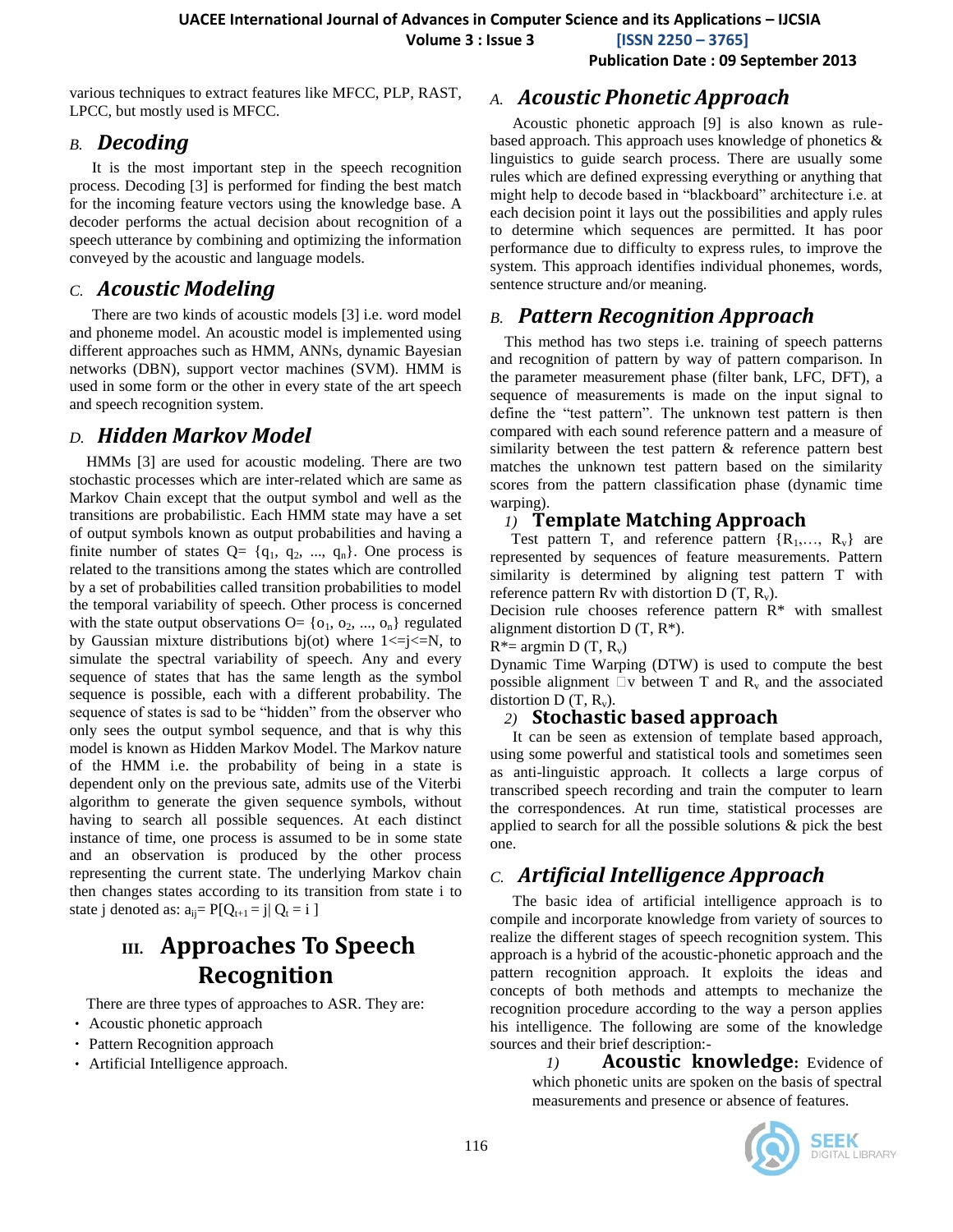#### **Publication Date : 09 September 2013**

*2)* **Lexical knowledge:** The combination of acoustic evidences so as to postulate word as specified by a lexicon that maps sounds into words.

*3)* **Syntactic knowledge:** The combination of words to form the grammatically correct strings.

*4)* **Semantic knowledge:** Understanding of the task domain so as to be able to validate sentences and phrases that are consistent with the task being performed, and the previously decoded sentences.

*5)* **Pragmatic knowledge:** Inference ability necessary in resolving ambiguity of meaning based on ways in which words are generally used.

For example – In an artificial intelligence system made for railway enquiry application, we require that our system should do the following things:

- *1)* Data acquisition. Which would include receiving analog speech signal & processing it so that to store the speech signal in binary data files
- *2)* Analysis of sampled data which would give all possible parameters for the signal, i.e. reconstructing of speech signal.
- *3)* Recognition of spoken words through comparison of the obtained parameters with the parameters of the relevant data (i.e., names of the trains etc) which are stored in the memory.
- *4)* Once the relevant words are recognized than to synthesis the output signal, i.e. speech synthesis. So the user can actually listen to the reply to his query.

# **IV. Aapproaches To Speech Synthesis**

# *A) Concatenative synthesis*

Concatenative synthesis is based on the concatenation (or stringing together) of segments of recorded speech. Generally, concatenative synthesis produces the most natural-sounding synthesized speech. However, differences between natural variations in speech and the nature of the automated techniques for segmenting the waveforms sometimes result in audible glitches in the output. There are three main sub-types of concatenative synthesis.

### *1)* **Unit selection synthesis**

Unit selection synthesis uses large databases of recorded speech. During database creation, each recorded utterance is segmented into some or all of the following: individual phones, diphones, half-phones, syllables, morphemes, words, phrases, and sentences. Typically, the division into segments is done using a specially modified speech recognizer set to a "forced alignment" mode with some manual correction afterward, using visual representations such as the waveform and spectrogram. An

index of the units in the speech database is then created based on the segmentation and acoustic parameters like the fundamental frequency (pitch), duration, position in the syllable, and neighboring phones. At runtime, the desired target utterance is created by determining the best chain of candidate units from the database (unit selection). This process is typically achieved using a specially weighted decision tree.

#### *2)* **Diphone synthesis**

Diphone synthesis uses a minimal speech database containing all the diphones (sound-to-sound transitions) occurring in a language. The number of diphones depends on the phonotactics of the language: for example, Spanish has about 800 diphones, and German about 2500. In diphone synthesis, only one example of each diphone is contained in the speech database. At runtime, the target prosody of a sentence is superimposed on these minimal units by means of digital signal processing techniques such as linear predictive coding, PSOLA or MBROLA. The quality of the resulting speech is generally worse than that of unit-selection systems, but more natural-sounding than the output of formant synthesizers. Diphone synthesis suffers from the sonic glitches of concatenative synthesis and the robotic-sounding nature of formant synthesis, and has few of the advantages of either approach other than small size. As such, its use in commercial applications is declining, although it continues to be used in research because there are a number of freely available software implementations.

# *3)* **Domain-specific synthesis**

Domain-specific synthesis concatenates prerecorded words and phrases to create complete utterances. It is used in applications where the variety of texts the system will output is limited to a particular domain, like transit schedule announcements or weather reports. The technology is very simple to implement, and has been in commercial use for a long time, in devices like talking clocks and calculators. The level of naturalness of these systems can be very high because the variety of sentence types is limited, and they closely match the prosody and intonation of the original recordings.

# *B) Formant synthesis*

Formant synthesis does not use human speech samples at runtime. Instead, the synthesized speech output is created using an acoustic model. Parameters such as fundamental frequency, voicing, and noise levels are varied over time to create a waveform of artificial speech. This method is sometimes called rules-based synthesis; however, many concatenative systems also have rules-based components.

# *C) Articulatory synthesis*

Articulatory synthesis refers to computational techniques for synthesizing speech based on models of the human vocal tract and the articulation processes occurring there. The first articulatory synthesizer regularly used for laboratory